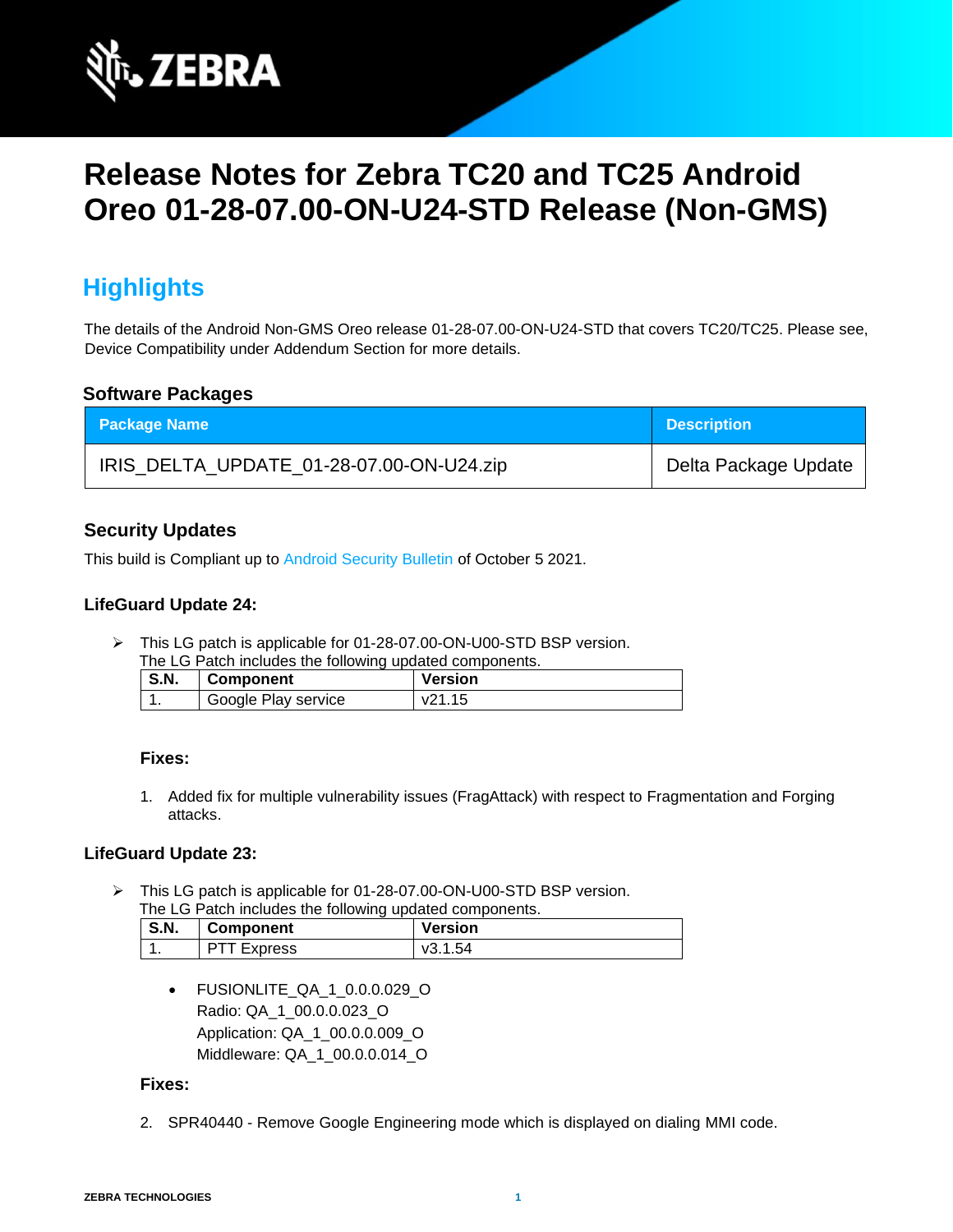

# **LifeGuard Update 19:**

➢ This LG patch is applicable for 01-28-07.00-ON-U00-STD BSP version. The LG Patch includes the following updated components.

| <b>S.N.</b> | <b>Component</b>             | <b>Version</b> |
|-------------|------------------------------|----------------|
|             | Android security patch level | Mav 5. 2021    |
|             | <b>IMEI SV Number</b>        |                |

### **LifeGuard Update 18:**

➢ This LG patch is applicable for 01-28-07.00-ON-U00-STD BSP version. The LG Patch includes the following updated components.

| <b>S.N.</b> | <b>Component</b>          | <b>Version</b>   |
|-------------|---------------------------|------------------|
|             | Mx version                | 9.4.0.5          |
|             | <b>MX Proxy Framework</b> | 10.3.0.18        |
| $\cdot$ 3   | OSx version               | QCT 81 8.13.4.UL |
|             | Webview                   | 89.0.4389.90     |

#### **LifeGuard Update 13:**

➢ This LG patch is applicable for 01-28-07.00-ON-U00-STD BSP version. The LG Patch includes the following updated components.

| <b>S.N.</b> | <b>Component</b> | <b>Version</b>              |
|-------------|------------------|-----------------------------|
| 1.          | OemInfo          | 9.0.0.331                   |
| 2.          | Wifi             | FUSIONLITE QA 1 0.0.0.028 O |
| 3.          | Radio            | QA 1 00.0.0.022 O           |
| 4.          | Application      | QA 1 00.0.0.009 O           |
| 5.          | Middleware       | QA 1_00.0.0.014_O           |

#### **LifeGuard Update 11:**

➢ This LG patch is applicable for 01-28-07.00-ON-U00-STD BSP version. The LG Patch includes the following updated components.

| <b>S.N.</b> | <b>Component</b> | <b>Version</b> |
|-------------|------------------|----------------|
| . .         | WebView          | 85.0.4183.101  |
| <u>.</u>    | OemInfo          | 9.0.0.282      |

# **Features**

• Added support in OemInfo to allows customer applications and sideloaded applications to read BT MAC address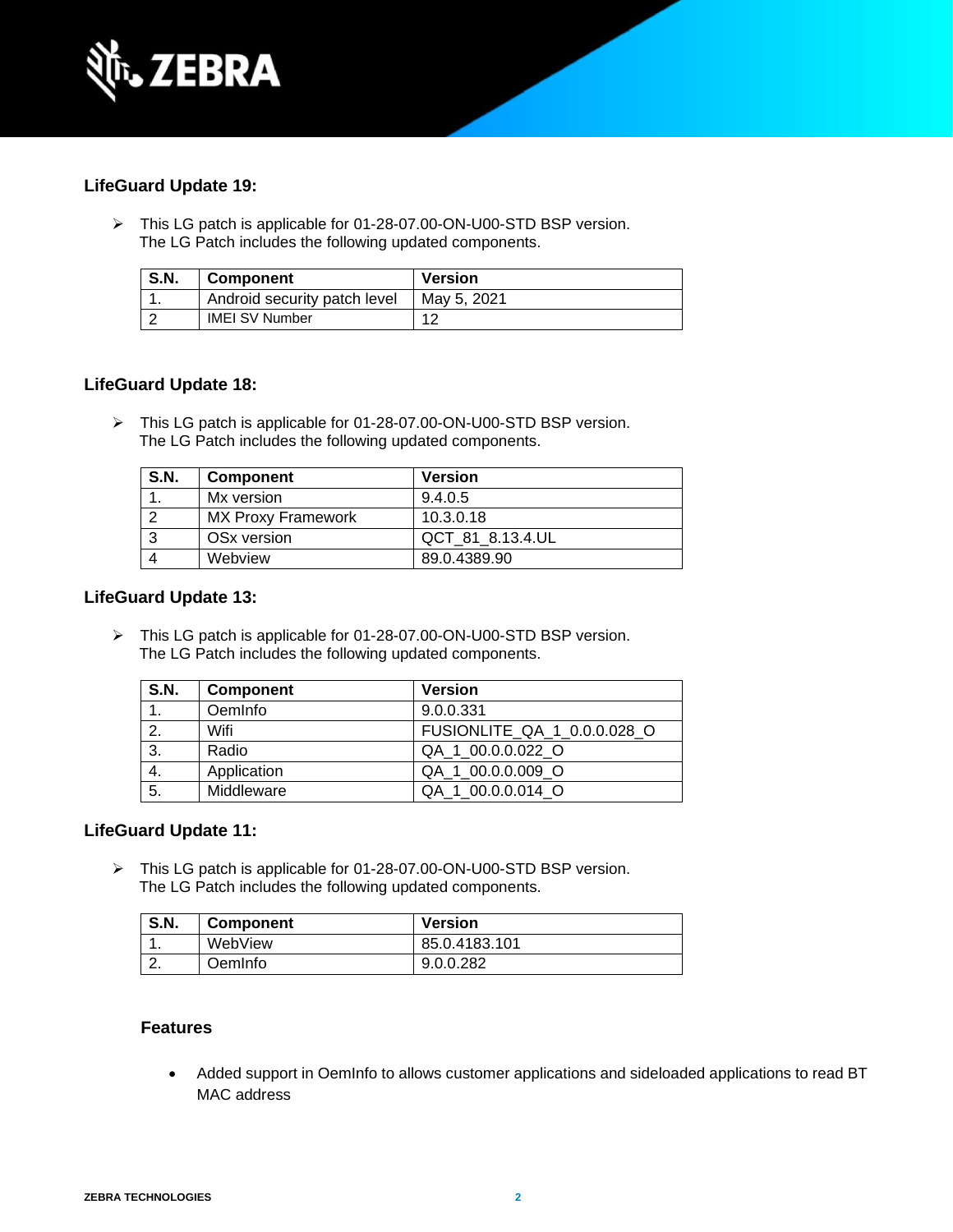

### **LifeGuard Update 09:**

➢ This LG patch is applicable for 01-28-07.00-ON-U00-STD BSP version. The LG Patch includes the following updated components.

| S.N. | <b>Component</b>             | <b>Version</b>  |
|------|------------------------------|-----------------|
|      | Android security patch level | October 5, 2020 |

### **LifeGuard Update 07:**

➢ This LG patch is applicable for 01-28-07.00-ON-U00-STD BSP version. The LG Patch includes the following updated components.

| <b>S.N.</b> | <b>Component</b>          | <b>Version</b> |
|-------------|---------------------------|----------------|
|             | <b>Scanning Framework</b> | 23.1.9.1       |
|             | Zebra Data Service        | 7.0.2.1047     |
|             | OemInfo                   | 9.0.0.198      |

#### **Fixes**

• SPR40287 – Added updates on feature dotcode bar-codes.

#### **LifeGuard Update 05:**

➢ This LG patch is applicable for 01-28-07.00-ON-U00-STD BSP version. The LG Patch includes the following updated components.

| <b>S.N.</b>      | Component                 | <b>Version</b>   |
|------------------|---------------------------|------------------|
| 1.               | МX                        | 9.4.0.2          |
| $\overline{2}$ . | Data Wedge                | 7.3.34           |
| $\overline{3}$ . | <b>Stage Now-Client</b>   | 3.4.1.5          |
| 4.               | <b>EMDK for Android</b>   | 7.3.23.2323      |
| $\overline{5}$ . | <b>MX Proxy Framework</b> | 10.0.1.1         |
| 6.               | <b>OSx</b>                | QCT.81.8.11.4.UL |

#### **Fixes**

• SPR40193/40250 – Resolved an issue wherein user was unable to power off the device by clicking on the Power menu item while automation suite was running on the device.

#### **LifeGuard Update 03:**

- ➢ This LG patch is applicable for 01-28-07.00-ON-U00-STD BSP version. The LG Patch includes the following updated components.
	- FUSIONLITE\_QA\_1\_0.0.0.027\_O Radio: QA\_1\_00.0.0.021\_O Application: QA\_1\_00.0.0.009\_O Middleware: QA\_1\_00.0.0.014\_O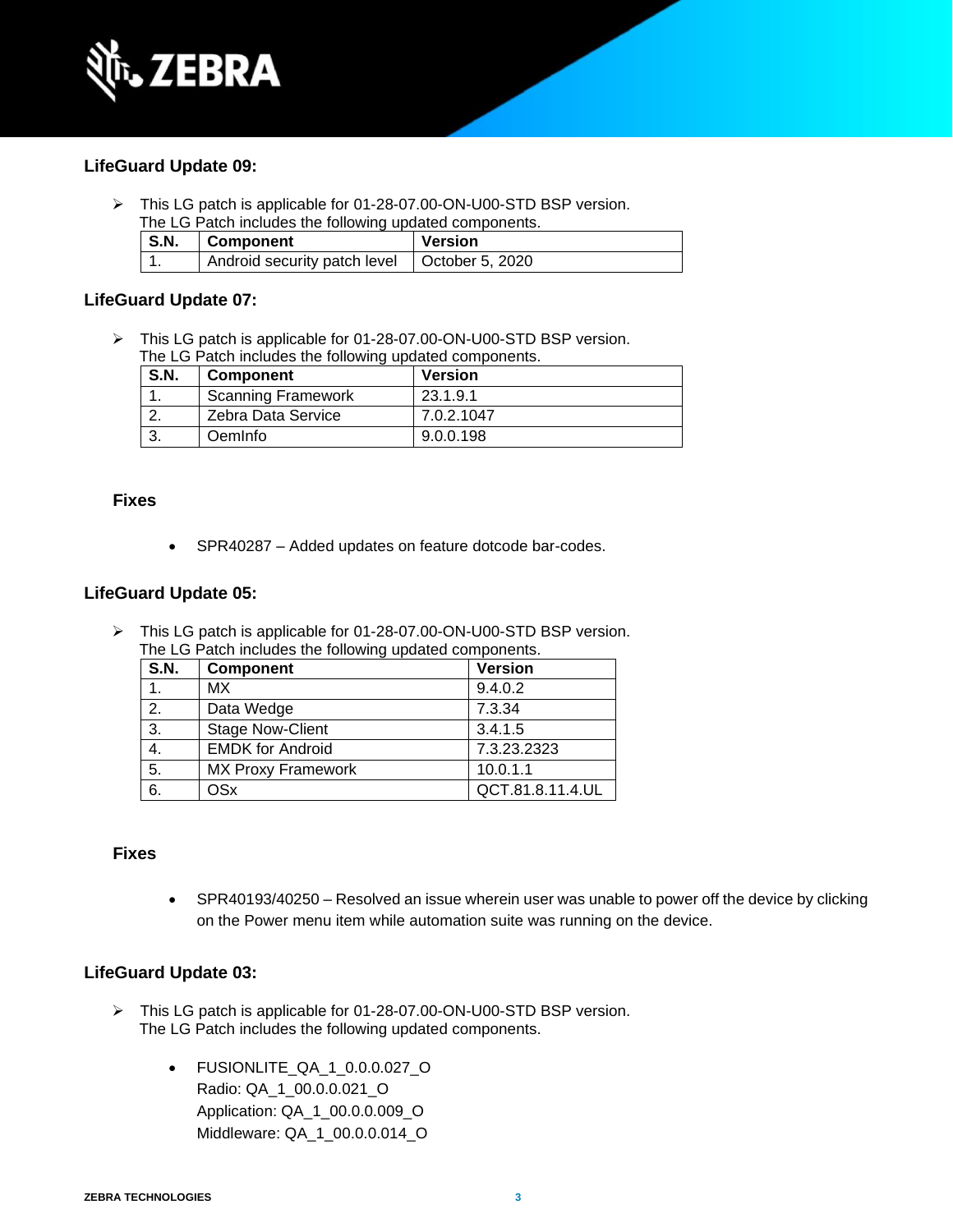

#### **Fixes**

• SPR39819 – Resolve an issue where EXTRA Enter was observed in app's multiline input field on scan the barcode with DW settings have set Action Key Char as "Line Feed".

# **LifeGuard Update 02:**

- ➢ This LG patch is applicable for 01-28-07.00-ON-U00-STD BSP version. The LG Patch includes the following updated components.
	- FUSIONLITE\_QA\_1\_0.0.0.026\_O Radio: QA\_1\_00.0.0.020\_O Application: QA\_1\_00.0.0.009\_O Middleware: QA\_1\_00.0.0.013\_O

#### **Fixes**

- SPR38643 Added support for "Send Characters As Events" option.
- SPR38723 Resolved an issue wherein the DST time zone for Sao Paolo was shown incorrect.

# **Version Information**

Below Table contains important information on versions

| <b>Description</b>          | <b>Version</b>                                      |
|-----------------------------|-----------------------------------------------------|
| <b>Product Build Number</b> | 01-28-07.00-ON-U24-STD                              |
| <b>Android Version</b>      | 8.1.0                                               |
| <b>Security Patch level</b> | October 5, 2021                                     |
| Linux Kernel                | 3.18.71                                             |
| <b>Component Versions</b>   | Please see Component Version under Addendum section |

# **Installation Instructions**

#### **Software update procedure**

The installation instructions assume user has ADB installed on their PC (the adb drivers etc..) and user device has developer options enabled and USB debugging ON. Please check following link for more information on installation and setup instructions.

• [Installation and setup instructions](https://www.zebra.com/content/dam/zebra_new_ia/en-us/software/operating-system/tc20-operating-system/Android-O-OS-Update-TC20-and-TC25-NGMS.pdf)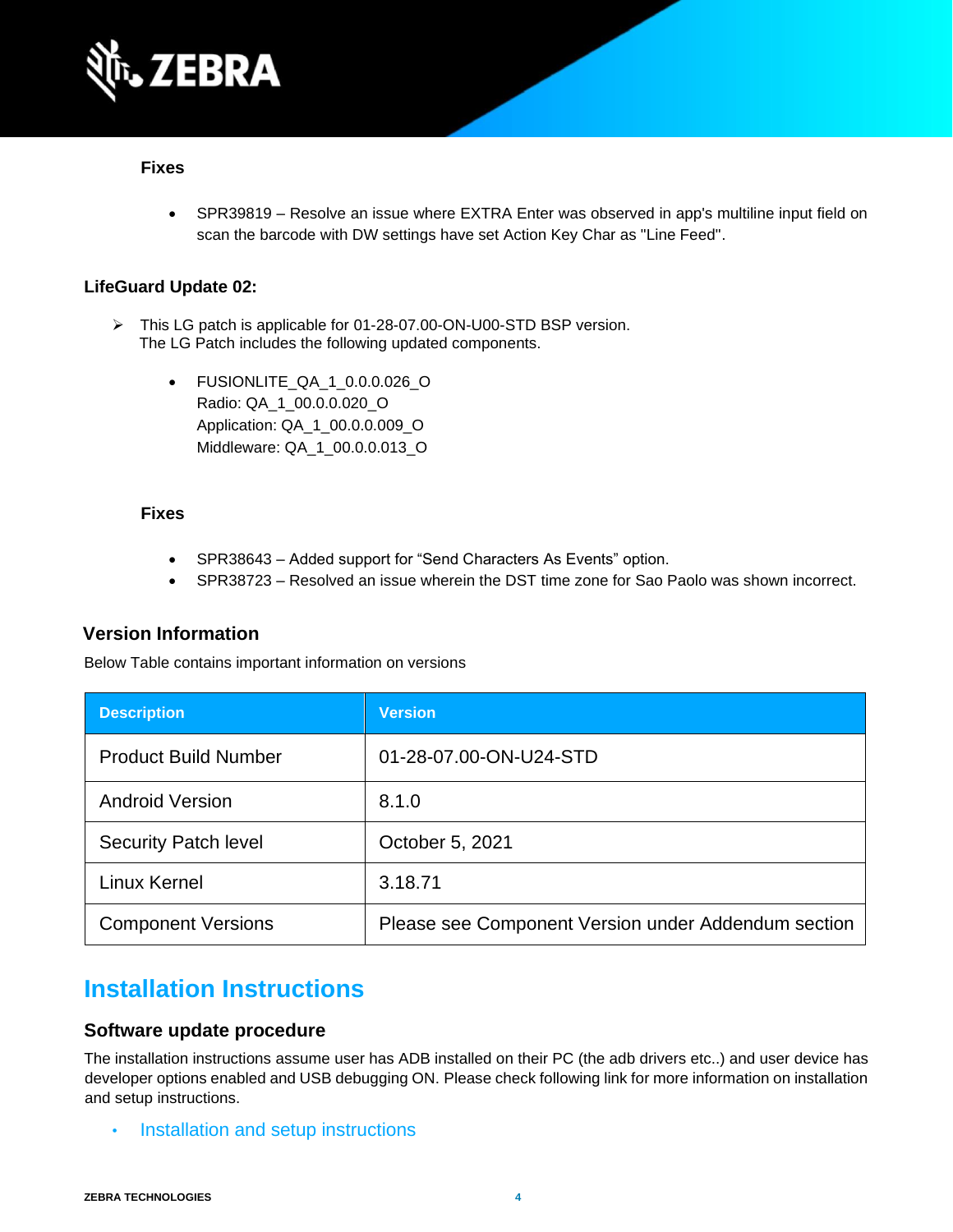

# **NOTE:**

For Enterprise Mobile Device Management, most EMM vendors such as SOTI, AirWatch, MobileIron, etc. WILL require an updated device management agent to support this OREO enterprise device. Do NOT use your existing device management agent and console with this device without first contacting your EMM vendor to understand when the agent supporting this device is available and whether a console upgrade is required as well. Attempting to enroll with an agent that is not validated to support the device will result in errors.

# **Addendum**

# **Device Compatibility**

This software release has been approved for use on the following devices.

[TC20 Home Page](https://www.zebra.com/us/en/support-downloads/software/operating-system/tc20-operating-system-non-gms.html)

|                           | <b>TC20</b>                                        |
|---------------------------|----------------------------------------------------|
| <b>Device Part Number</b> | <b>Operating System</b>                            |
| TC200J-20C112CN           | Android O (Non-GMS Only) China Only                |
| TC200J-20A111CN           | Android O (Non-GMS Only) China Only                |
| TC200J-2KC111CN           | Android O (Non-GMS Only) Keyboard SKU - China Only |
| TC200J-2KC11112           | Android O (Non-GMS Only) China Only                |
| TC200J-20C213CN           | Android O (Non-GMS Only) Premium SKU -China Only   |

#### [TC25 Home Page](https://www.zebra.com/us/en/support-downloads/software/operating-system/tc25-operating-system-non-gms.html)

| <b>TC25</b>               |                                     |
|---------------------------|-------------------------------------|
| <b>Device Part Number</b> | <b>Operating System</b>             |
| TC25CJ-20B101CN           | Android O (Non-GMS Only) China Only |
| TC25CJ-20C102CN           | Android O (Non-GMS Only) China Only |

# **Component Versions**

For detailed release notes, please refer [techdocs.zebra.com,](https://techdocs.zebra.com/) [developer.zebra.com](https://developer.zebra.com/)

| <b>Component / Description</b> | <b>Version</b>         |
|--------------------------------|------------------------|
| <b>Build version</b>           | 01-28-07.00-ON-U24-STD |
| <b>Android_version</b>         | 8.1.0                  |
| Android_SDK_Level              | -27                    |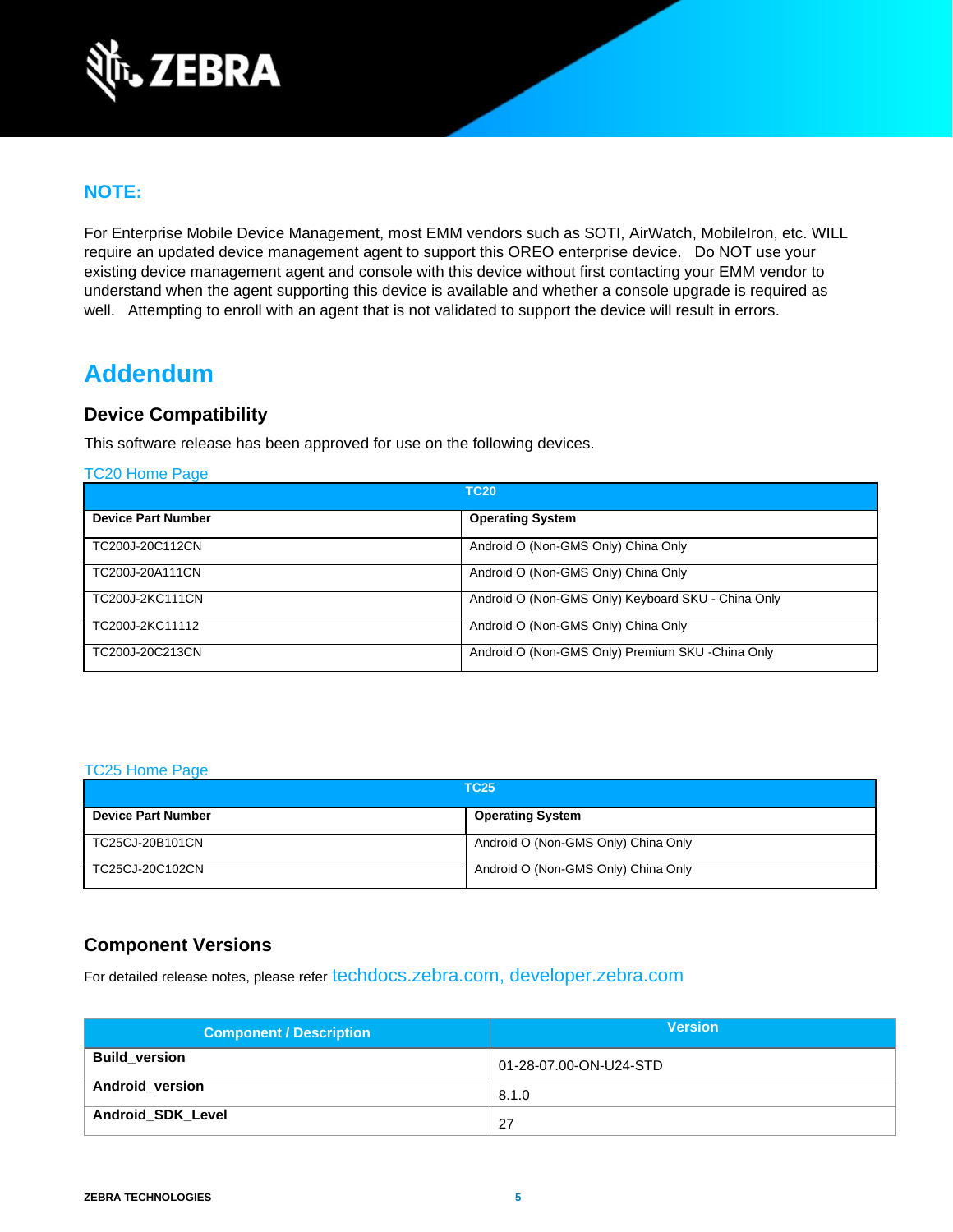

| <b>Android Security Patch Level</b> | October 5, 2021                         |
|-------------------------------------|-----------------------------------------|
| Linux_kernel                        | 3.18.71                                 |
|                                     | FUSIONLITE_QA_1_0.0.0.029_O             |
|                                     | Radio: QA_1_00.0.0.023_O                |
|                                     | Application: QA_1_00.0.0.009_O          |
|                                     | Middleware: QA_1_00.0.0.014_O           |
| Wifi                                | Firmware: CNSS-PR-4-0-00718/01050102    |
| <b>Platform</b>                     | Qualcomm MSM8937                        |
| <b>Scanning_Framework</b>           | 23.1.9.1                                |
| <b>DWDemo</b>                       | 2.0.15                                  |
| <b>OSX</b>                          | QCT.81.8.13.4.UL                        |
| <b>MXMF</b>                         | 9.4.0.5                                 |
| <b>Touch</b>                        | Focaltech V1.1 20161103 (fw:0x24)       |
| <b>Acoustic Profiles</b>            | General: CO4.2                          |
|                                     | Cellular: CO4.2                         |
| <b>Bluetooth_Stack</b>              | CNSS-PR-4-0-00718/01050102              |
| Flash_Size                          | 16G /32G                                |
| RAM_Size                            | 2G                                      |
| <b>GPS</b>                          | MPSS.JO.3.0.c13-00026-8937_GENNS_PACK-1 |
| <b>MMS</b>                          | 8.1.0                                   |
| <b>RIL_Version</b>                  | Qualcomm RIL 1.0                        |
| <b>BT_Pairing_Utility</b>           | 3.15                                    |
| <b>Datawedge</b>                    | 7.3.34                                  |
| Camera                              | 2.0.002                                 |
| <b>PTT</b>                          | 3.1.54                                  |
| <b>RxLogger</b>                     | 5.4.12.0                                |
| <b>StageNow</b>                     | 3.4.1.5                                 |
| Zebra Data Service                  | 7.0.2.1047                              |
| Zebra Software License Manager      | 3.2.0                                   |
| <b>EMDK</b>                         | 7.3.23.2323                             |
| <b>IMEI SV Number</b>               | 12                                      |
| <b>OEM Config</b>                   | 9.0.0.331                               |
| <b>DDT</b>                          | V1.17.0.9                               |